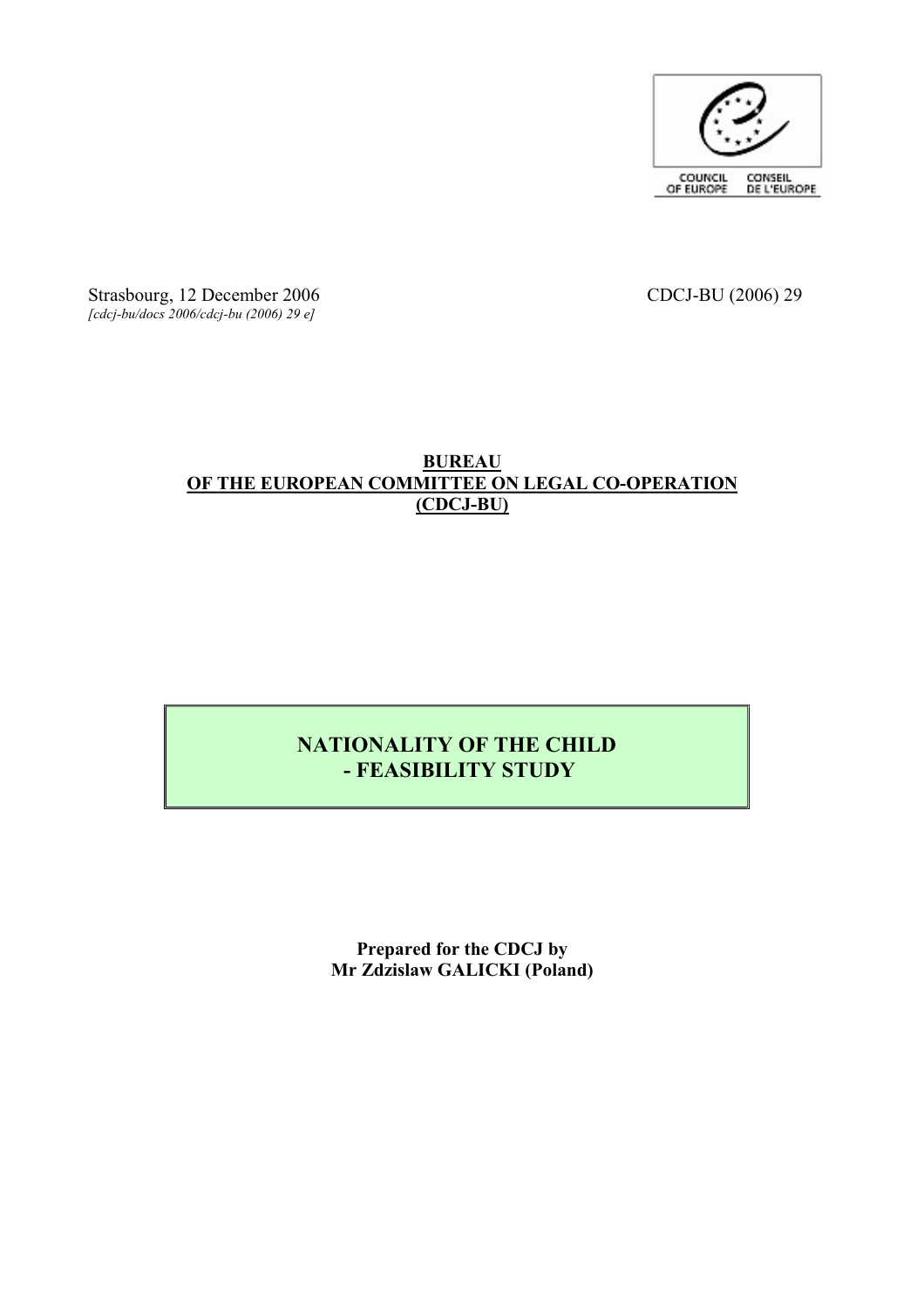#### **TABLE OF CONTENTS**

| 4. Council of Europe Convention on the avoidance of statelessness in relation to State |  |
|----------------------------------------------------------------------------------------|--|
|                                                                                        |  |
| PART II - IDEAS FOR FUTURE WORK CONCERNING THE NATIONALITY OF THE                      |  |
|                                                                                        |  |
|                                                                                        |  |
| <b>B. Possible amendments to the European Convention on Nationality 13</b>             |  |
|                                                                                        |  |
|                                                                                        |  |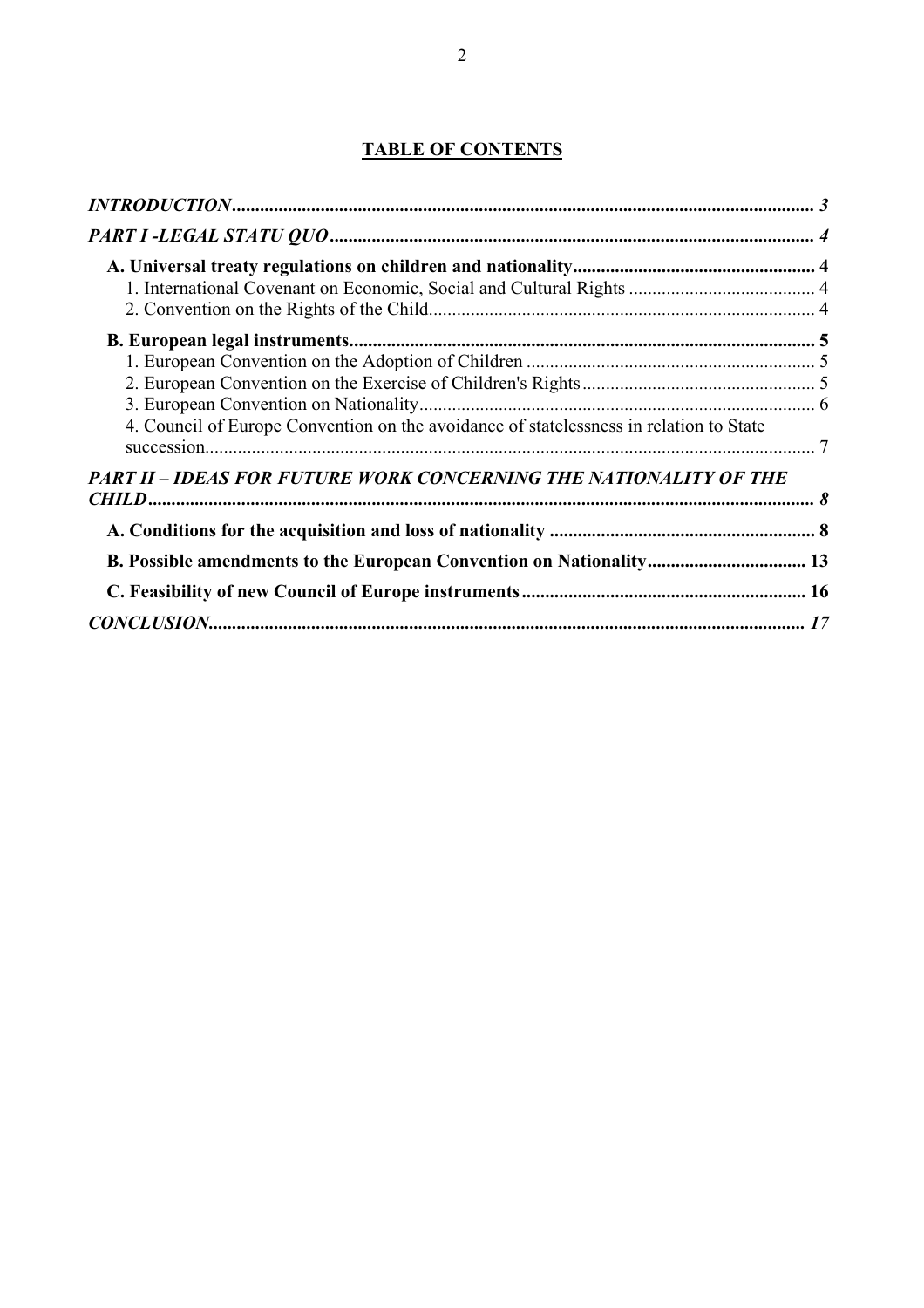#### **INTRODUCTION**

The right to a nationality, proclaimed among the main principles of the European Convention on Nationality of 1997 and listed among the principal human rights by other international instruments, has been especially underlined in relation to one category of human beings, i.e. in relation to children. This has been done in such important international treaties as the International Covenant on Civil and Political Rights of 1996 and the United Nations Convention on the Rights of the Child

of 1989. The first, in its Article 24 para.3, clearly states that *"Each child has the right to acquire a nationality"* . Similarly the UN Convention of 1989, in its Article 7, declared that *"The child (…) still have (…) the right to acquire a nationality"* and obliged states to ensure the implementation of this right *"…in particular where the child would otherwise be stateless".*

One cannot overestimate the importance of the acquisition of nationality by all children as an initial basis enabling them to possess and enjoy other human rights. Simultaneously, however, we have to be conscious of the fact that children are the most vulnerable human group with regard to various violations of their rights and freedoms, a group which has very limited opportunities to defend these rights by itself. In this connection, there is an objective necessity to take special care of children, as it concerns t international and national rules and practices concerning nationality.

The purpose of this Study is to identify issues concerning the nationality of the child, for the resolution of which adoption of Council of Europe legal instrument(s) could eliminate gaps in the existing international/Euro Europe member States. The nationality of the child is one of the areas where there is already a rich collection of documents elaborated and adopted under the auspices of the Council of Europe. This Study will therefore concentrate on the presentation and summing up of the opinions already formulated in this area with a view to drawing conclusions as to the necessity of further work in this area.<br>The particular proble

the 3<sup>rd</sup> European Conference on Nationality, organized by the Council of Europe in Strasbourg, on 11-12 October 2004, which included questions of such crucial importance as:

- 1) The child's acquisition of the nationality of his or her country of immigration and whether it should be considered as a means of integration;
- 2) The change of the nationality of the parents and its effects on the nationality of the child;
- 3) Nationality of children in connection with international adoption (including cases where adoption fails);
- 4) Problems relating to the registration of children and the consequences that the absence of registration might have for their acquisition of a nationality, in particular that it might lead to statelessness.

The European Convention on Nationality of 1997 pays a lot of attention to the question of protection of the right of children to acquire, to possess and to enjoy the right to a nationality. There are, however, a variety of areas where the provisions of the 1997 Convention are not sufficient for the appropriate consideration the rights of children between the ages of 16 and 18 years in connection with the acquisition and loss of nationality. In particular, the relation between Articles 7 and 8 of the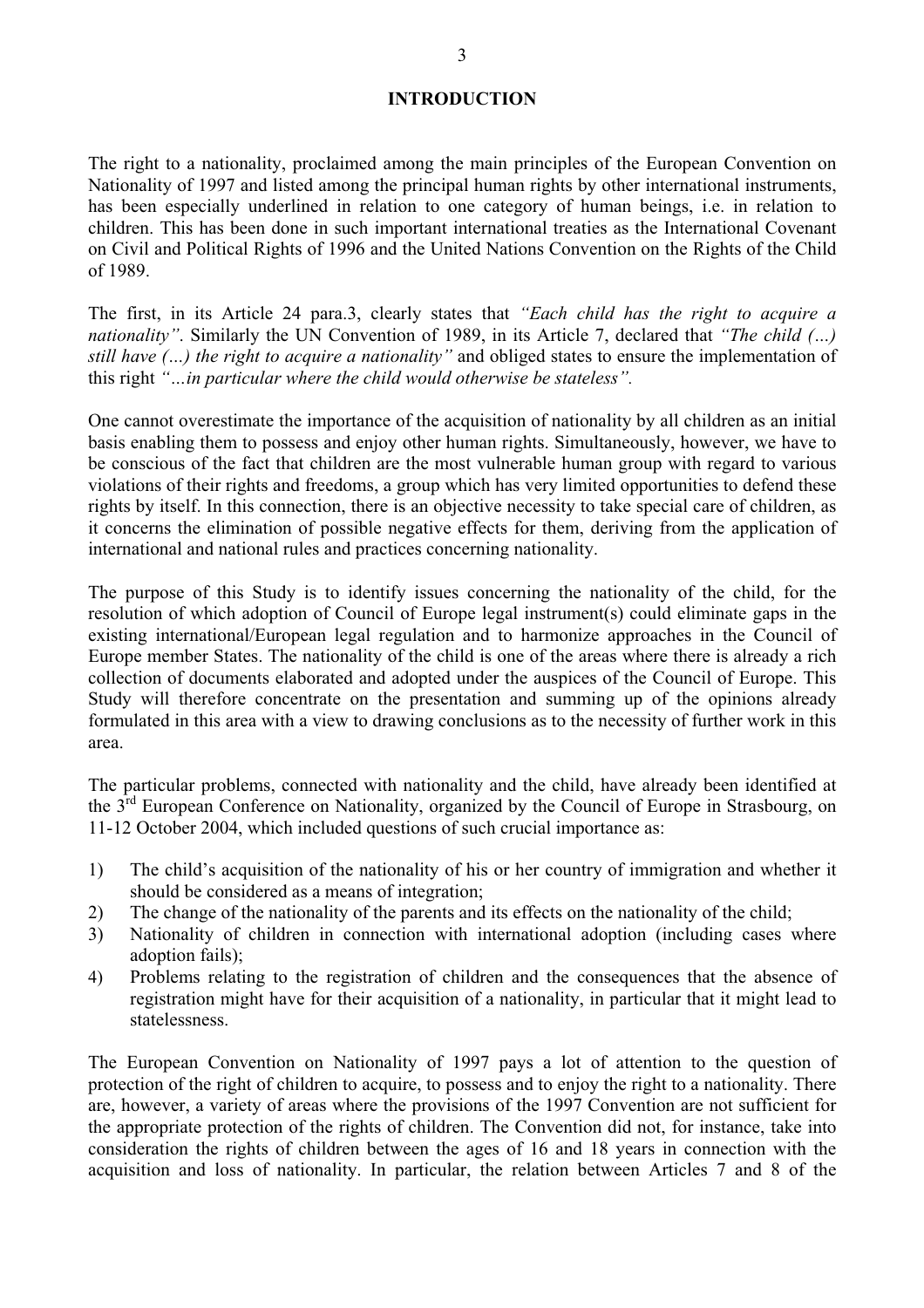Convention, dealing with *"Loss of nationality ex lege or at the initiative of a State Party"* and *"Loss of nationality at the initiative of the individual"*, needs to be clarified with respect to children. In connection with the nationality of children, the topic of multiple nationality might also be examined further since the 1997 Convention allows children to acquire the nationality of both parents, which might lead to the possession of multiple nationalities by the perpetuation of a nationality through generations. It may be appropriate to examine whether it would be necessary to introduce certain limits where multiple nationality was transmitted to descendants from generation to generation and where there were no longer any effective links with one or more of the States concerned.

There is also a problem of developing existing provisions of the European Convention on Nationality towards a full equalization of rights of children born within legal marriages, born out of wedlock, as well as adopted chi seems to be acceptable, especially in the light of developing rules concerning non-discrimination in enjoying human rights (see, for instance the Protocol 12 to the European Convention for the Protection of Human Rights and Fundamental Freedoms).

Another problem which should be raised is the misuse of multiple nationality in connection with illegal trafficking, in particular when the possession of multiple nationality by children is used for the purpose of traffick

The identification of these and other additional aspects of the question discussed may be helpful for strengthening the position of children and better protection of their rights in the sphere of national<br>and international law of nationality. There appears to be a visible tendency, both in legislation and<br>in practice, to d

# **PART I -LEGAL STATU QUO A. Universal treaty regulations on children and nationality**

Although already in Article 15 of the Universal Declaration of Human Rights of 10 December 1948 it was stated that "*Everyone has the right to a nationality*", there are a rather small number of universal treaties dealing nationality. Among them we could quote the following treaties:

#### *1. International Covenant on Economic, Social and Cultural Rights*

This treaty (adopted and opened for signature, ratification and accession by General Assembly resolution 2200A (XXI) of 16 December 1966) contains only one provision which directly deals with the question of children and nationality, although it confirms a very important human right:

*"Article 24 (...)3. Every child has the right to acquire a nationality. "*

It does not connect, however, this right and the obligation deriving from it with any specific State, which weakens this right in its practical application.

#### *2. Convention on the Rights of the Child*

Among other rights of children, this universal convention (adopted and opened for signature, ratification and accession by UN General Assembly resolution 44/25 of 20 November 1989)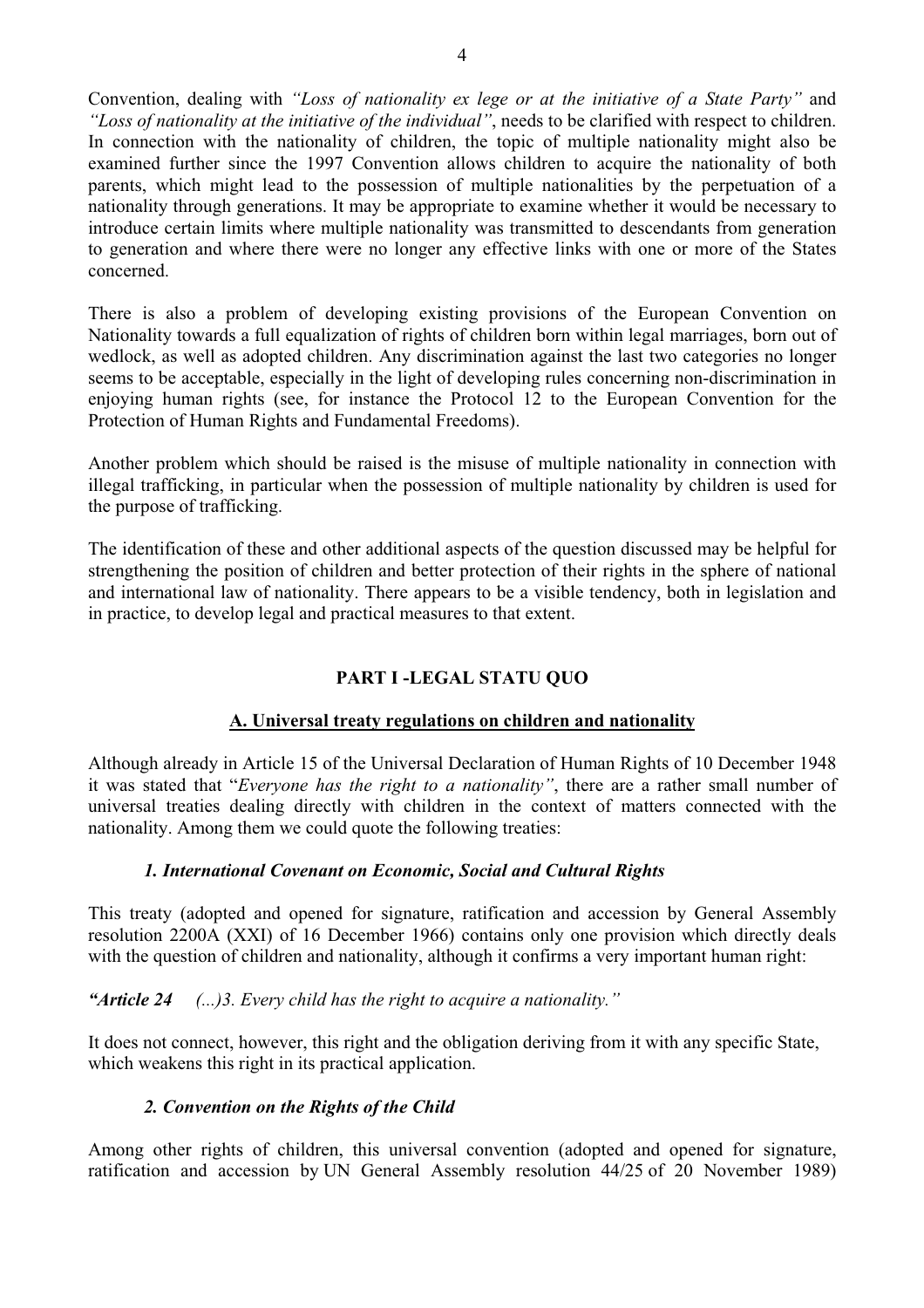proclaims a right of each child *"to acquire a nationality"* and, in particular, an additional obligation of each State-party to protect children against statelessness:

#### *"Article 7*

*1. The child shall be registered immediately after birth and shall have the right from birth to a name, the right to acquire a nationality and, as far as possible, the right to know and be cared for*

by his or her parents.<br>2. States Parties shall ensure the implementation of these rights in accordance with their national<br>law and their obligations under the relevant international instruments in this field, in particular *where the child would otherwise be stateless".*

These universal instruments, as we will see below, have had some impact on the European approach to the problems connected with nationality of children. However, it seems rather more preferable and practicable to concentrate on legal instruments elaborated and adopted by the European States, especially those adopted within the framework of the Council of Europe. These instruments are based on the practice of European States and their legal regulations concerning nationality.

#### **B. European legal instruments.**

#### *1. European Convention on the Adoption of Children*

Before the adoption of the 1997 European Convention on Nationality, some important provisions concerning children and nationality were already included in a few earlier Council of Europe conventions dealing with various kinds of children's rights, such as the European Convention on the Adoption of Children (Strasbourg, 24 April 1967):

#### *"Article 11*

*1 Where the adopted child does not have, in the case of an adoption by one person, the same nationality as the adopter, or in the case of an adoption by a married couple, their common nationality, the Contracting Party of which the adopter or adopters are nationals shall facilitate acquisition of its nationality by the child.*

*2 A loss of nationality which could result from an adoption shall be conditional upon possession or acquisition of another nationality."*

It is also necessary to recall that on 26 January 2000 the Parliamentary Assembly adopted Recommendation 1443 (2000)1 *"International adoption: respecting children's rights"*, where it asked the Committee of Ministers to revise the European Convention on Nationality in order to make it easier for foreign children to acquire the nationality of the receiving country in the event of the adoption falling through, or the adoption procedure not being completed.

#### *2. European Convention on the Exercise of Children's Rights*

This Convention (Strasbourg, 25 January 1996), although not dealing directly with a child's right to nationality, facilitates the exercise of the substantive rights of children – including their right to nationality – by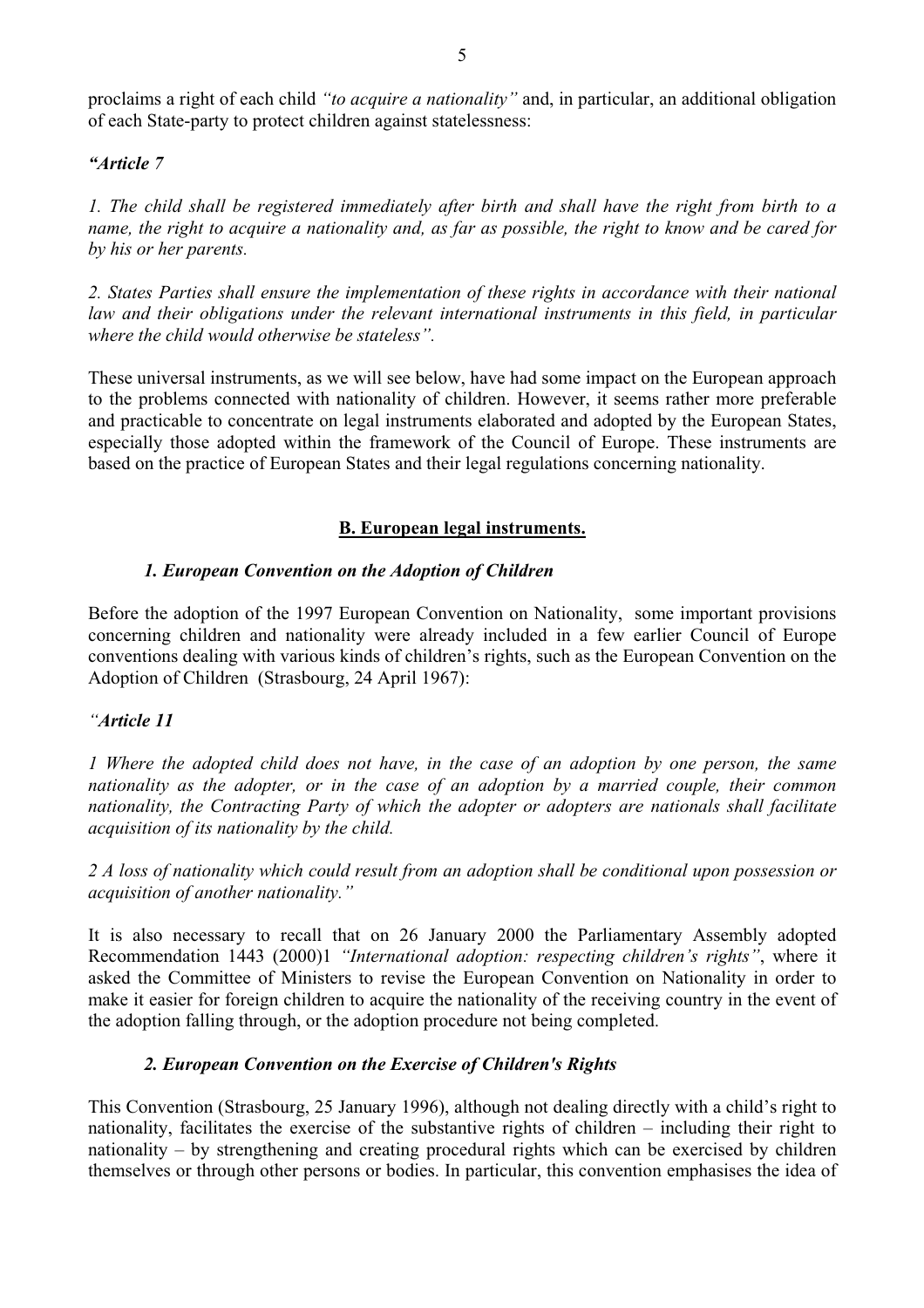promoting children's rights as the term "promotion" used by this convention is broader than "protection."

#### *3. European Convention on Nationality*

There are a number of provisions in the European Convention on Nationality (Strasbourg, 6 November 1997) dealing directly with the children. They are contained in the following Articles of the Convention:

#### *"Article 2 – Definitions*

*For the purpose of this Convention:*

*(...) c. "child" means every person below the age of 18 years unless, under the law applicable to the child, majority is attained earlier";*

#### *"Article 6 – Acquisition of nationality*

*1. Each State Party shall provide in its internal law for its nationality to be acquired ex lege by the following persons:* 

a. children one of whose parents possesses, at the time of the birth of these children, the nationality<br>of that State Party, subject to any exceptions which may be provided for by its internal law as<br>regards children born *recognition, court order or similar procedures, each State Party may provide that the child*

acquires its nationality following the procedure determined by its internal law;<br>b. foundlings found in its territory who would otherwise be stateless.<br>2. Each State Party shall provide in its internal law for its national *born on its territory who do not acquire at birth another nationality. Such nationality shall be granted: a. at birth ex lege; or*

*b. subsequently, to children who remained stateless, upon an application being lodged with the appropriate authority, by or on behalf of the child concerned, in the manner prescribed by the internal law of the State Party. Such an application may be made subject to the lawful and habitual residence on its territory for a period not exceeding five years immediately preceding the lodging of the application. 3. (...)*

*4. Each State Party shall facilitate in its internal law the acquisition of its nationality for the following persons: a. (...);*

*b. children of one of its nationals, falling under the exception of Article 6, paragraph 1, sub-paragraph a;*

*c. children one of whose parents acquires or has acquired its nationality;*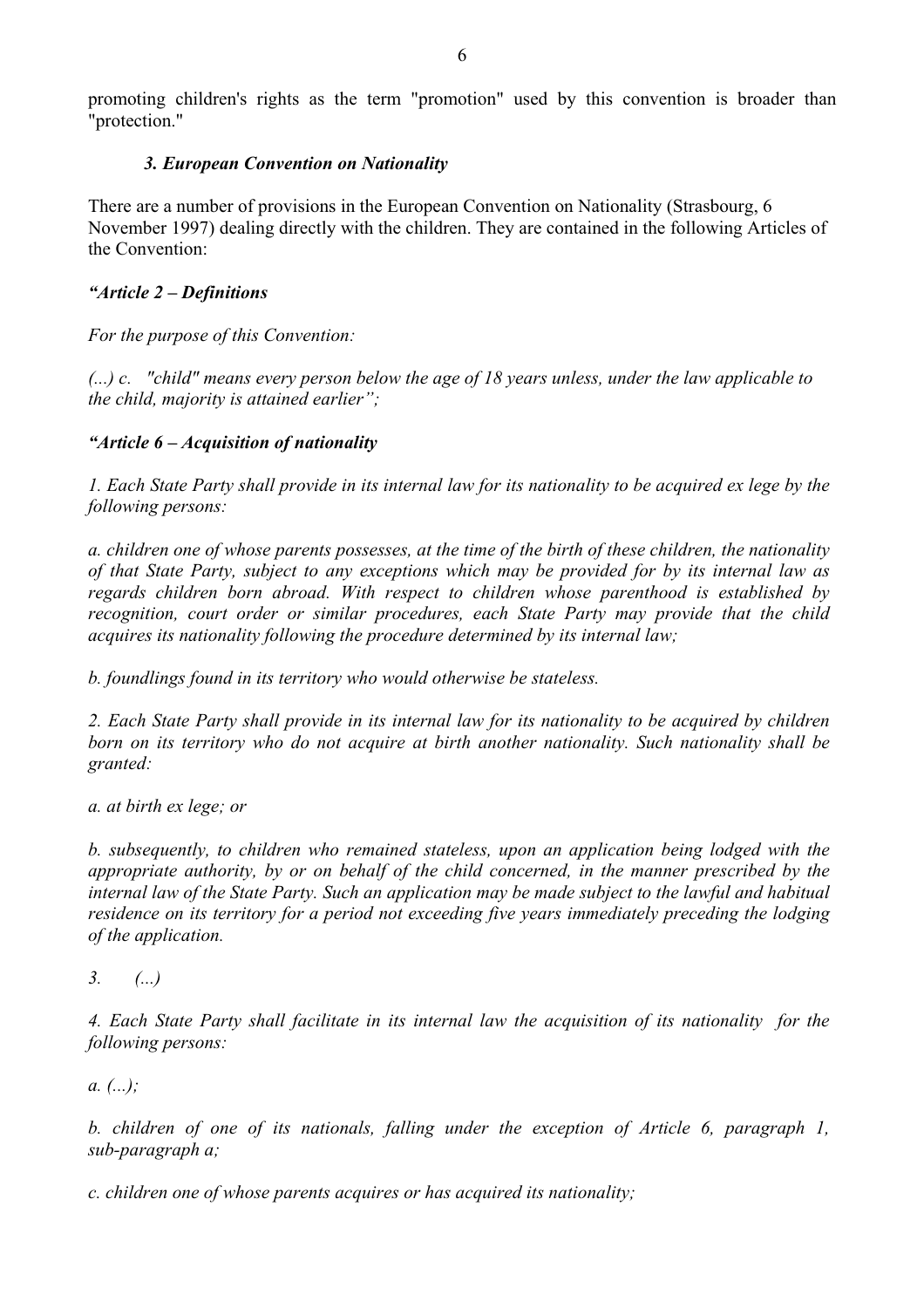*d. children adopted by one of its nationals;*

*e. persons who were born on its territory and reside there lawfully and habitually; f. persons who are lawfully and habitually resident on its territory for a period of time beginning before the age of 18, that period to be determined by the internal law of the State Party concerned;*

*g. (...)".*

#### *"Article 7 – Loss of nationality ex lege or at the initiative of a State Party*

*1. A State Party may not provide in its internal law for the loss of its nationality ex lege or at the initiative of the State Party except in the following cases:*

*a – e. (...)*

*f. where it is established during the minority of a child that the preconditions laid down by internal law which led to the ex lege acquisition of the nationality of the State Party are no longer fulfilled;*

*g. adoption of a child if the child acquires or possesses the foreign nationality of one or both of the adopting parents.*

*2. A State Party may provide for the loss of its nationality by children whose parents lose that nationality except in cases covered by sub-paragraphs c and d of paragraph 1. However, children shall not lose that nationality if one of their parents retains it.*

*3. A State Party may not provide in its internal law for the loss of its nationality under paragraphs 1 and 2 of this article if the person concerned would thereby become stateless, with the exception of the cases mentioned in paragraph 1, sub-paragraph b, of this article. "*

#### *"Article 14 – Cases of multiple nationality*

*1. A State Party shall allow:*

*a. children having different nationalities acquired automatically at birth to retain these nationalities;*

*b. (...).*

*2. The retention of the nationalities mentioned in paragraph 1 is subject to the relevant provisions of Article 7 of this Convention."*

#### *4. Council of Europe Convention on the avoidance of statelessness in relation to State succession*

This latest Council of Europe legal instrument in the field of nationality, opened for signature on 19 May 2006, deals with the particular aspects of nationality connected with State succession. However, it also pays attention to the necessity of avoidance of statelessness in the case of children born following State succession. In this respect, the Convention actually obliges the "State concerned" to grant its nationality to a child threatened by statelessness: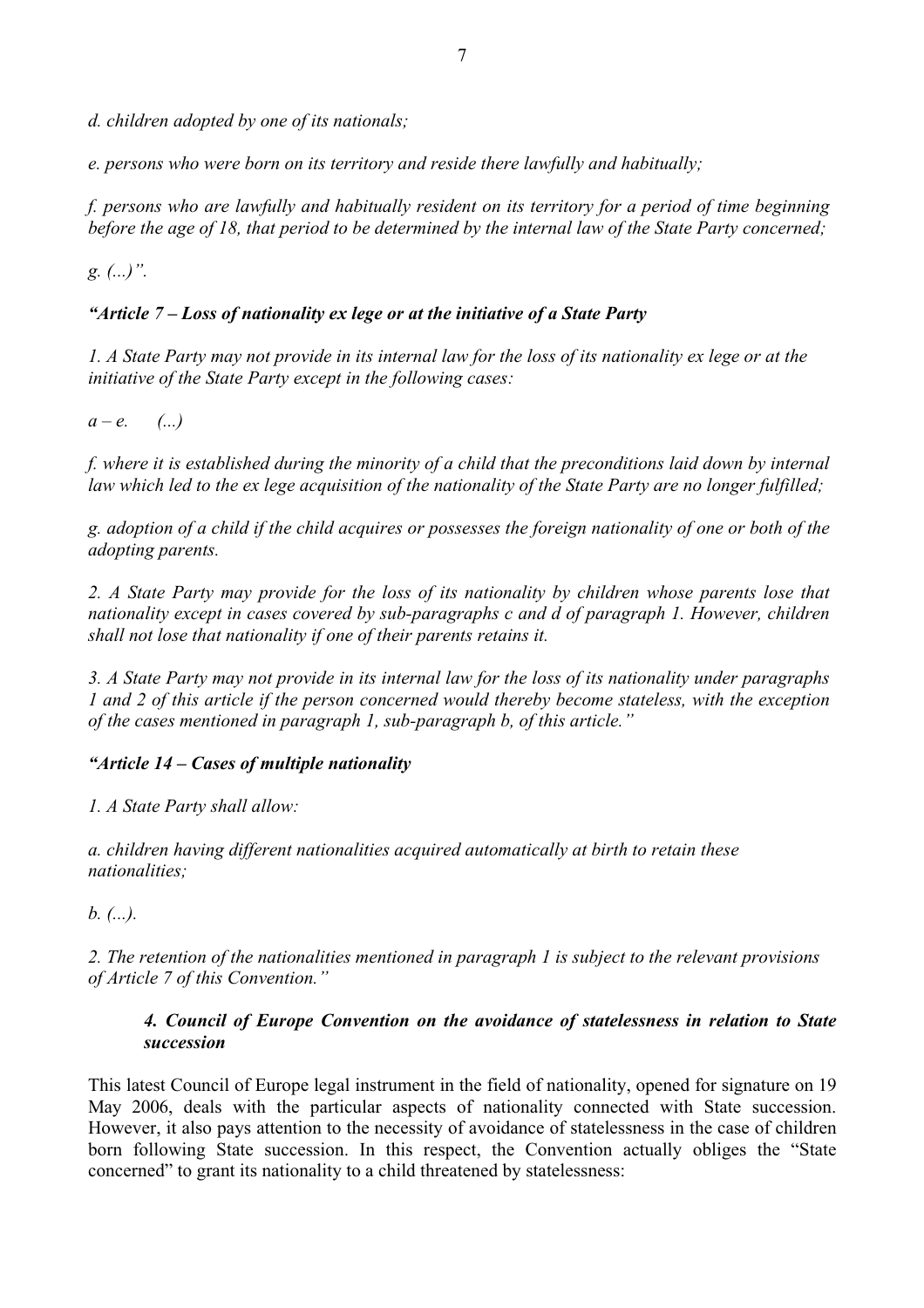#### *"Article 10 – Avoiding statelessness at birth*

A State concerned shall grant its nationality at birth to a child born following State succession on<br>its territory to a parent who, at the time of State succession, had the nationality of the predecessor State if that child would otherwise be stateless."

#### **PART II – IDEAS FOR FUTURE WORK CONCERNING THE NATIONALITY OF THE CHILD**

#### **A. Conditions for the acquisition and loss of nationality**

In 2002, the Committee of Experts on Nationality (CJ-NA) of the Council of Europe adopted a Report on conditions for the acquisition and loss of nationality<sup>1</sup>, which indicated a number of gaps in the European Convention on Nationality, in particular with regard to the nationality of children. Subsequently, the CJ-NA decided to hold the above-mentioned 3<sup>rd</sup> European Conference on Nationality on the theme "Nationality of the Child".

This CJ-NA Report examines whether the current Council of Europe standards concerning the acquisition and loss of nationality are sufficient and whether there are any gaps in the European Convention on Nationality which could be filled by the preparation of additional instrument(s). On the basis of the analysis of the nationality laws in the member states, the Report suggests that there is a need for further coordination and harmonization in several areas connected with the acquisition

and loss of nationality, among others concerning the right of the child to a nationality.<br>According to the Report, the areas for consideration should include: "the nationality of children, in<br>particular children conceived *foreign parents lawfully and habitually resident in a State; adopted children, in particular those children for whom the adoption fails or the adoption procedure breaks down."* 

It is worthwhile to quote here in full the observations made by the CJ-NA, based on the analysis of national laws and practice, and its suggestions (presented in bold here) concerning possible future action:

#### *" B. ACQUISITION OF NATIONALITY*

*5. Article 6 of the European Convention deals with the rules relating to the acquisition of nationality and this section of the report aims to follow the order of those rules.*

#### *i. By birth (Article 6.1.a)*

#### *(a) children born to one of a State's nationals*

6. The Convention states that "Each State Party shall provide in its internal law for its nationality<br>to be acquired ex lege by ...children one of whose parents possesses, at the time of birth of these<br>children, the nation

<sup>&</sup>lt;sup>1</sup> Report on Conditions for the Acquisition and Loss of Nationality adopted by the Committee of Experts on Nationality on the basis of a draft prepared by Mr. Andrew Walmsley, Strasbourg, 14 January 2003, Doc. CJ-NA (200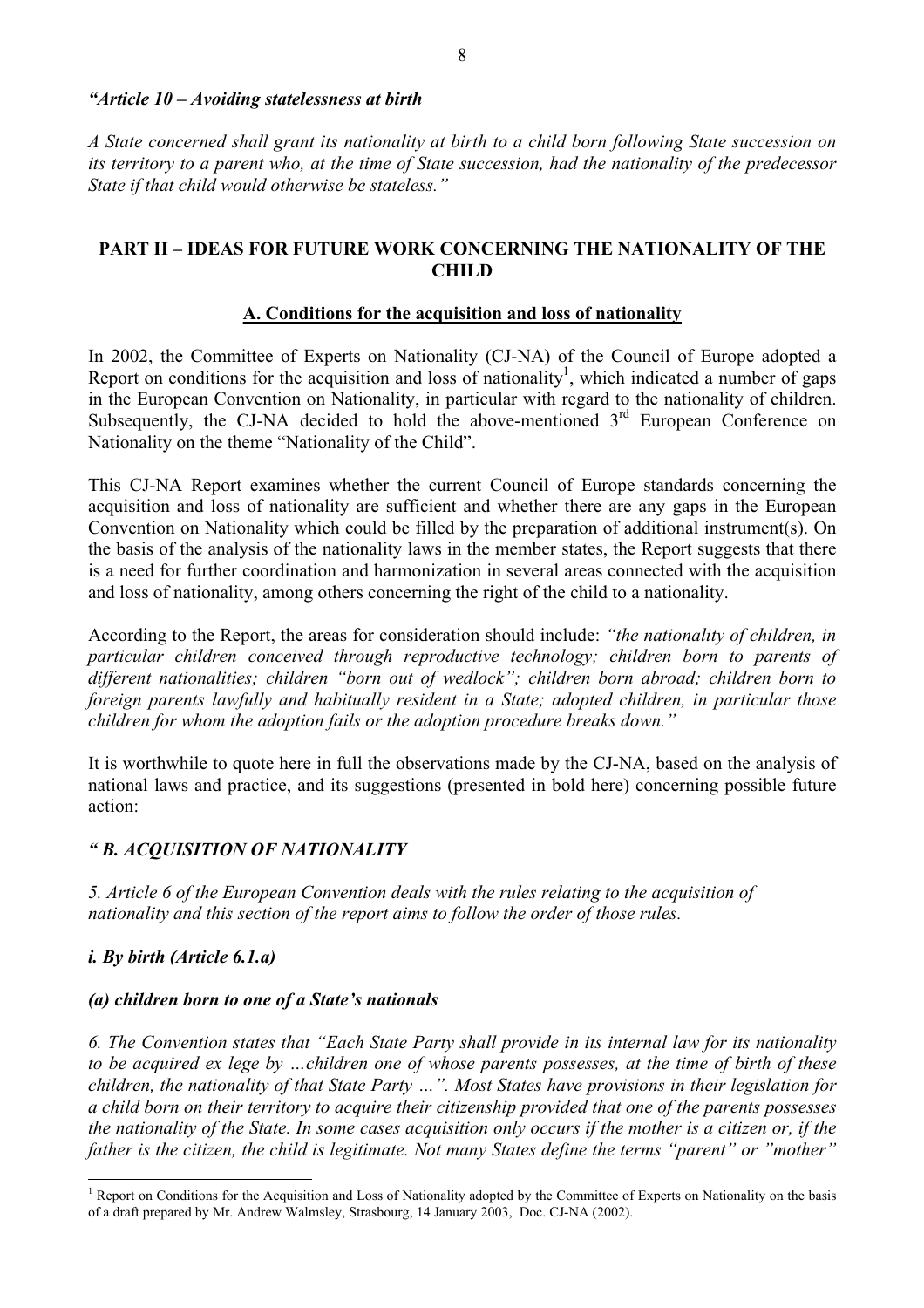*or "father" in their citizenship legislation. On the surface this may not seem to be required, perhaps because the terms may be defined in other areas of national legislation, but this is an area which requires consideration. Leaving aside the position of adoptive parents, not all legal parents may have genetic links to the child. New reproductive technologies, for example, which appear to be in use more and more, can lead to a child being born without genetic links to the mother or father. Should the child therefore acquire the citizenship of that parent?*

## *Since the frequency of this problem is likely to increase in the future it would be appropriate to consider defining what is meant by "parents" in the Convention and producing an instrument regarding children conceived through reproductive technology.*

In this respect the situation regarding adopted children might be a useful pointer. In general, when<br>a child is adopted, the biological parents give up their legal rights concerning the child and the<br>adoptive parents becom the nationality of the child's legal parents be the basis on which the child's nationality is<br>determined as they are the parents at the time of the child's birth, and should the rules regarding<br>legal parents be the ones ap

*7. Problems may exist concerning children whose parents have different nationalities. For* example, in the legislation of the country of the parent who is not in his or her country of origin<br>the child might only acquire the citizenship of that parent if both parents agree. It might also<br>occur in the country of b *acquiring its nationality at birth. This could be regarded as being contrary to the principles behind Article 6.1 and consideration needs to be given to whether further advice should be offered to States.*

For example, if the parents do not agree on the nationality, should the child automatically acquire<br>the citizenship of the country in which he or she was born and of which one parent is a national in<br>order to avoid statele *the child acquiring one nationality, another solution to the problem might be that the child should acquire the citizenships of both parents, with the possibility of needing to opt for one or the other on reaching majority. Other problems might arise where the parents of the child are of different nationalities but the child is born in a third country. These are discussed in paragraphs 20 – 22.* One solution, which is relevant to Article 6.1.a, would be to delete ".... Subject *to any exceptions which* may be provided for by its internal law as regards children born abroad". However, such an<br>amendment to a State's law could result in many generations of foreign nationals acquiring the<br>nationality of an ancestor at birth *the need to assist the integration of foreign nationals in their new country of residence including the ideas at the basis of the double ius soli rule.*

*8. There does not appear to be any major problems in European nationality laws concerning acquisition of nationality at birth if the mother is a national of the country in which the child is born, although there may be a requirement in some countries for the mother to formally recognize her child if the child is "born out of wedlock". Nor are there any problems regarding the acquisition of nationality at birth from the father if he is a national of the country in which the child is born provided that the child is legitimate. The real problems concern children "born out of wedlock" and children born abroad.*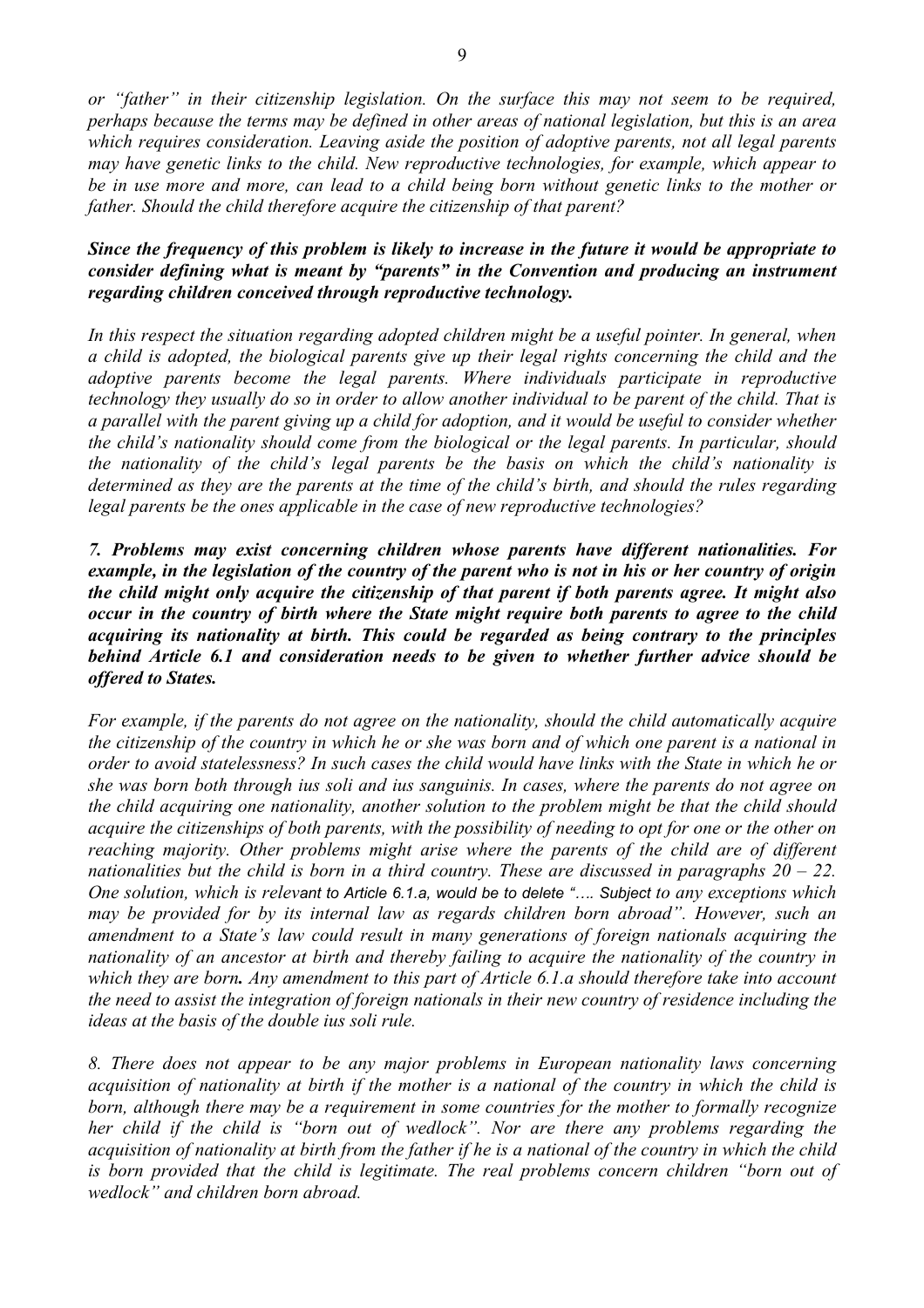#### *(b) children "born out of wedlock"*

*9. One of the main problems regarding the application of the Convention in some member States* concerns children who are "born out of wedlock", although many States do allow such children to<br>acquire their citizenship ex lege. The final draft of the Convention approved by the CJ-NA allowed<br>States to make exceptions t *its nationality to the child only if procedures determined by its internal law are followed. There is no indication of what these "procedures determined by its internal law" should or should not include. However, in some countries which allow the relationship of the child and the father to be established by recognition or court order this does not necessarily permit the acquisition of the nationality of the father as a legal consequence. The State may require further additional requirements to be met before the child can acquire the father's citizenship.*

*10. Furthermore, in some countries in which "recognition" is a means by which a male can establish a family relationship with a child and by which the child can obtain citizenship, it is not unknown for some males to use "recognition" as a means of obtaining citizenship for children to whom they are not biologically connected. This can lead to the abuse or misuse of nationality laws (see for example consideration of this problem in CJ-NA (99)1 rev.2) which casts some doubts on whether children should acquire citizenship ex lege solely on the grounds of recognition.*

*11. In other States, parenthood might not be established by such procedures. For example, couples who are not married but who have co-habited for a number of years might not need to seek a court order to establish parenthood and the State's laws might not contain provisions regarding "recognition". The Convention refers to "similar procedures" but contains no indication of what procedures would be acceptable. In some States, such decisions are at the discretion of the nationality authorities who might wish to determine that a family relationship exists between the* father and the child. In cases where it does not exist, it might be unlikely that there would be much<br>pressure from the father for his child to acquire his citizenship but it is possible that in some cases<br>he might wish hi

*12. In many States today the number of marriages is reducing and the number of children "born out of wedlock" is consequently increasing. In other cases some polygamous marriages are not recognized in their law and any children born from that relationship would not be regarded as being legitimate.*

*The acquisition of nationality by children "born out of wedlock" therefore requires more detailed examination. In drafting the Convention, it proposed to allow States to make exceptions to the acquisition of citizenship for children "born out of wedlock", but now that the Convention says, in essence, that such children should acquire the citizenship of both their parents further advice should be offered to States on how to apply Article 6.1.a.* 

*One of the determining factors regarding the grant of citizenship should be whether the child would remain stateless if he or she did not acquire the citizenship of his or her father.*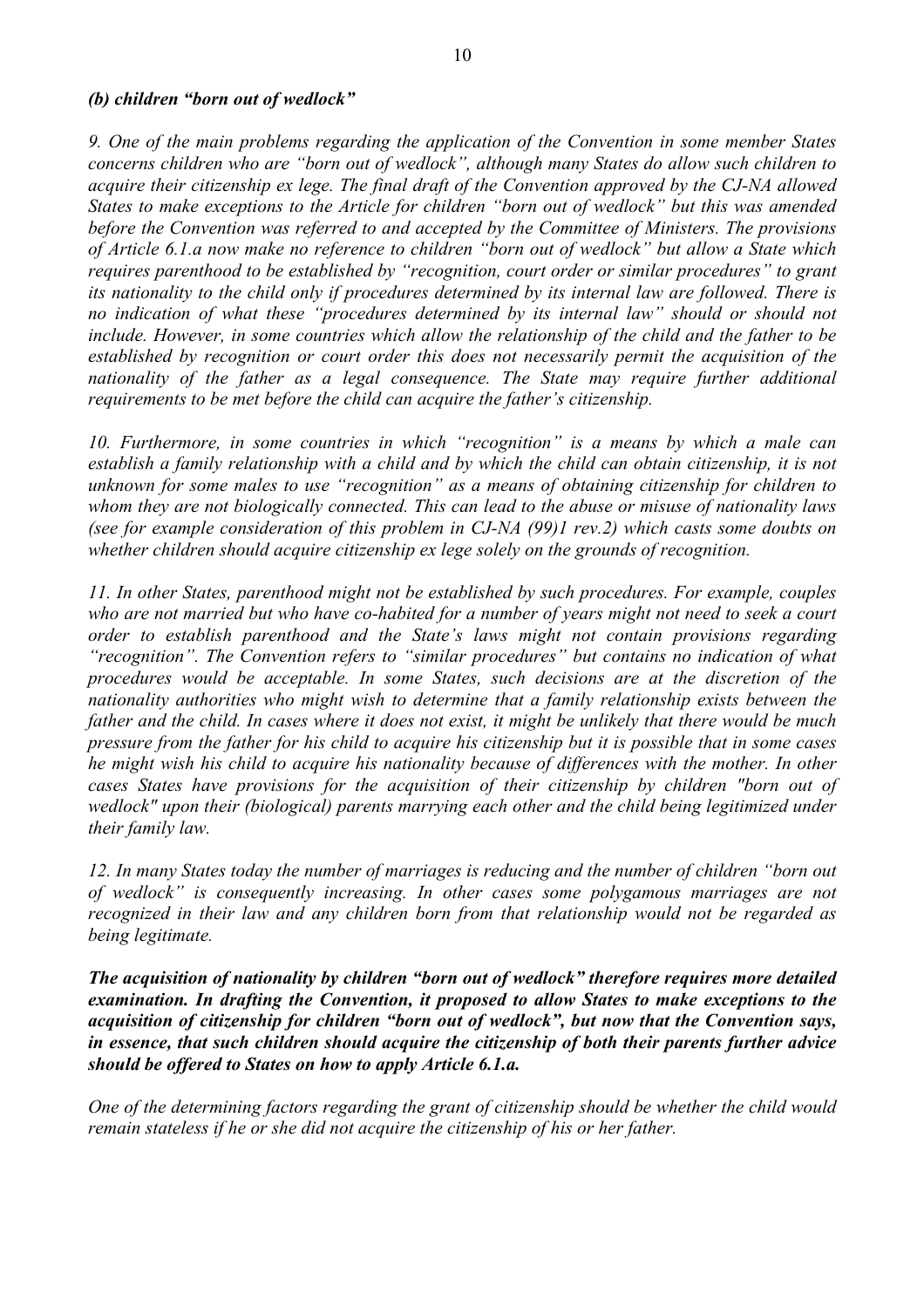#### **(c) children born abroad**

13. Following the completion of its drafting of the Convention on Nationality, the CJ-NA drafted a Recommendation on the avoidance and reduction of statelessness which was adopted by the Committee of Ministers on 15 Septem *regard to children born abroad should not lead to situations of statelessness" and this should be a determining factor in the application of a State's legislation. However problems can arise where one State, basically giving relevance to the principle of ius soli, will only allow the first generation born abroad of one of its nationals to acquire its citizenship on the basis of ius sanguinis. The second generation born abroad will be assumed to have a claim to the nationality of the country in which he or she is born, especially if that is the State in which his or her parent was born. However, if that country applies the principle of ius sanguinis before that of ius soli the child might be stateless.*

*Both States might regard it as being the duty of the other State to grant its citizenship to the child, especially if both accept the Recommendation on the avoidance of statelessness. This conflict between laws based on ius sanguinis and those which are a combination of ius sanguinis and ius soli is a matter which would merit further examination.* 

*Ius sanguinis calls into question whether citizenship should depend on what is essentially the ethnicity of the family and raises what is meant by "a genuine and effective link" with the State and how foreign nationals could establish such a link.*

#### *(d) children born abroad to one of its nationals also born abroad*

*14. Where States do not grant their nationality to such children ex lege they need to consider providing facilitated access to their citizenship. Most States require any application to be made before the child reaches the age of majority but in some cases descent from a national might not be established until after the child has reached that age. In some States that person is able to make an application for citizenship after a limited period after the descent was established.*

#### *(e) children one of whose parents acquires or has acquired the State's nationality*

*15. In most States children acquire nationality if one of their parents acquires it, although residence in the State by the child is often required. Where acquisition by this means does not occur ex lege children usually have the right to acquire the parent's nationality through option or registration.*

#### *(f) adoption*

*16. Most States provide for the acquisition of their nationality by foreign children adopted by one of their nationals. Many of the requirements are similar to those concerning the acquisition of citizenship by birth, especially in cases where the adoptive parents are of different nationalities, and any provisions concerning acquisition through adoption should be considered in a similar light. Most provisions relate mainly to children adopted in the State by one of its nationals. It is however worth noticing that the 1993 Hague Convention on Adoption provides that in the case of an adoption having the effect of terminating a pre-existing legal parent-child relationship (full adoption), children adopted abroad in a signatory country should have the same rights as a foreign* child adopted in the State. At the present time this would not appear to produce many problems<br>requiring further consideration. Full adoption should be regarded basically as birth through legal<br>channels and the right to ac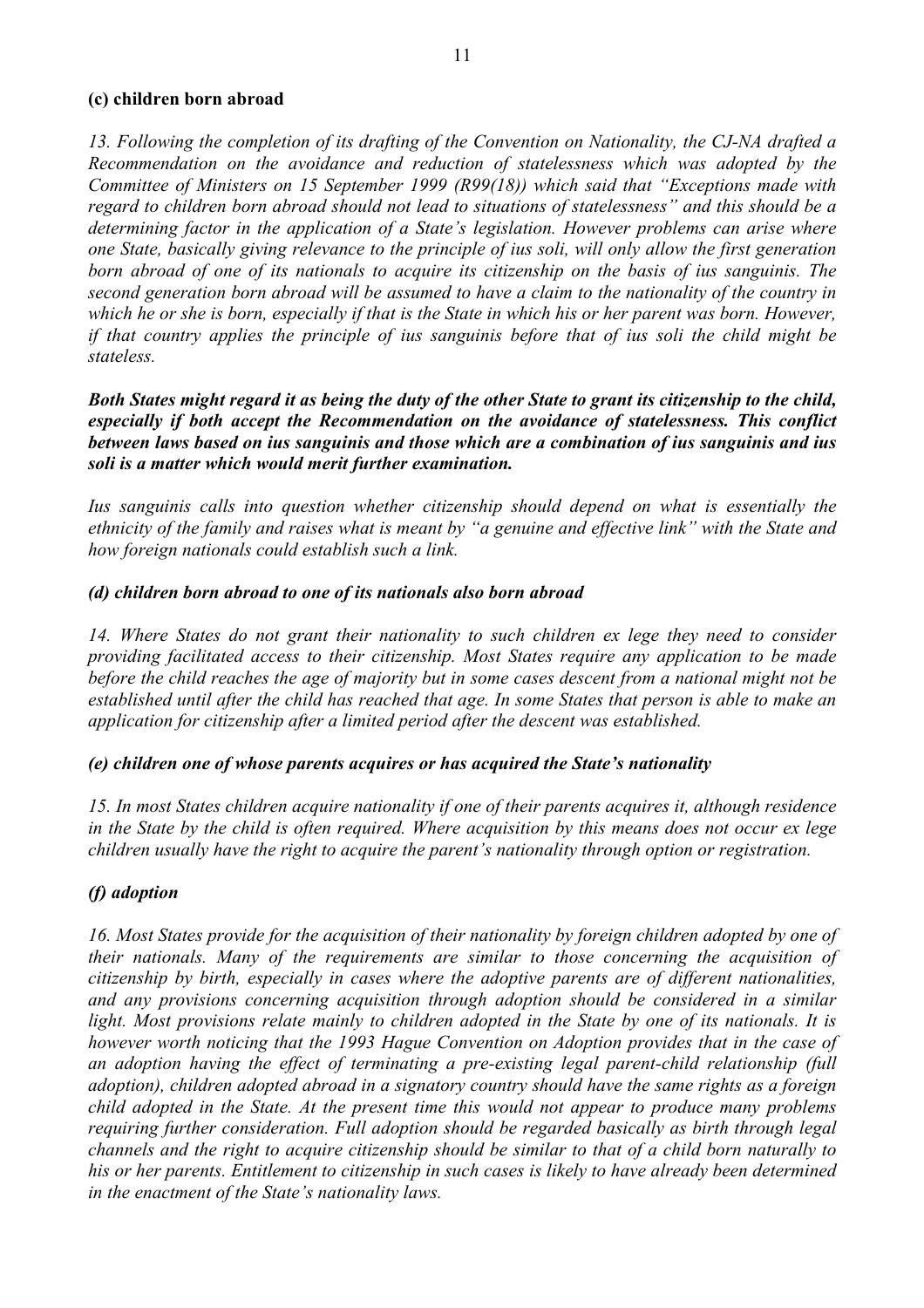17. Problems might however arise where a child has come from the country of its origin to a member State to be adopted by a national or nationals of that State and then the adoption process fails. In such cases the child m

*The issue was considered by the Parliamentary Assembly when it made its Recommendation on* international adoption: respecting children's rights, and requested the Committee of Ministers to<br>revise the European Convention on Nationality in order to make it easier for foreign children to<br>acquire the nationality of *which accepted that these problems deserved further attention and that the possible introduction of new rules in this regard, supplementing the European Convention on Nationality, should be deliberated in the context of the current work of the CJ-NA on the conditions for acquisition and loss of nationality.*

*Details of this are contained in the Committee of Ministers' reply to Parliamentary Assembly Recommendation 1443(2000) (CJ-NA GT (2002) 10).*

#### *(g) children born on the State's territory and lawfully and habitually resident*

*18. The principle of ius soli is no longer strictly applied in most European States but it can be applied where the parents of a child, both being foreign nationals, are permanent residents in the State. In some States acquisition of citizenship for such children can be facilitated after birth of the child as soon as the parents are granted permanent (or lawful and habitual) residence, and in other States after a defined period of residence.*

*Given that ius soli is no longer applied unrestrictively by most European States it may be helpful to consider whether specific rules are needed concerning the citizenship of children born on the territory of a State and who are resident there.*

#### *(h) foundlings (Article 6.1.b)*

*19. The Article provides that States should provide for its nationality to be acquired ex lege by foundlings found in its territory who would otherwise be stateless. This follows the provision in the* 1961 Convention on the Reduction of Statelessness and generally there is no problem for most<br>States in applying the provision. However in some States there are provisions in their legislation<br>which only apply to new born i *descent of the child is discovered even after the child has become an adult. Whilst it might be* considered whether it would be helpful to provide further advice regarding the nationality of children found on the territory of a State, cases of foundlings are so few that it would not be necessary at this time to devote

#### *ii. Children born on the territory who do not acquire another nationality at birth (Article 6.2)*

*20. Problems might arise concerning a child of parents of the same or different nationality born in* a country of which neither parent is a national. The child might not automatically acquire<br>citizenship of that State and yet the non-possession of the State's nationality or the non-agreement<br>of the parents to the child ac *remaining stateless for a period of time. In other cases, where the parent or parents are refugees, they might not have the necessary documentation to establish the child's right to acquire one or both of their nationalities, and the State from which they have moved might not be willing to*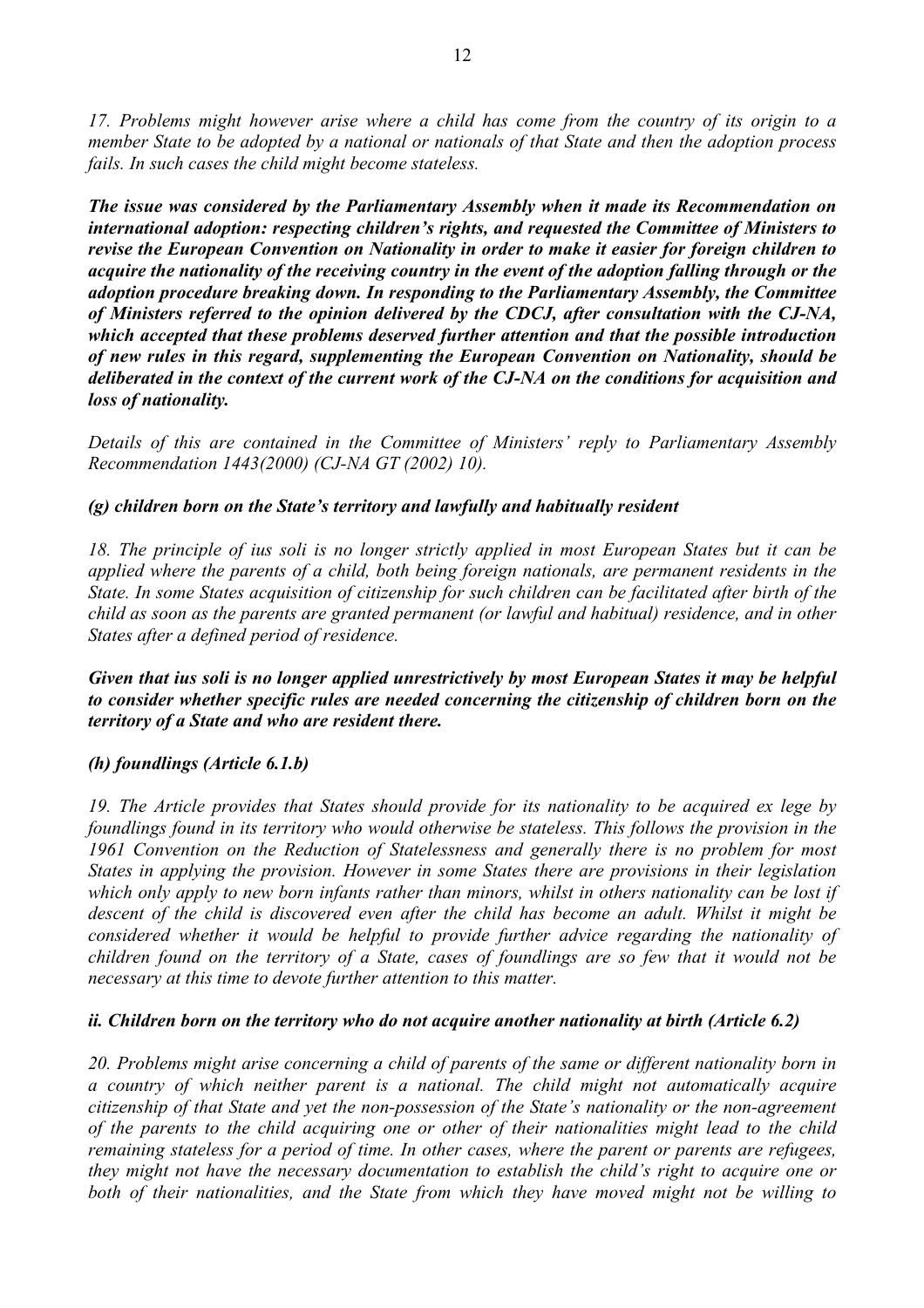*provide them with the necessary information. In such cases it would be beneficial if the State in* which the child is born would grant the child citizenship through birth rather than allowing he or<br>she to remain stateless, as provided for in Article 6.2. The Article provides that where children are<br>born on the territory *upon an application being lodged on behalf of the child. The Article permits States to make the outcome of such applications dependent upon lawful and habitual residence on its territory, but for no longer than 5 years preceding the application being lodged. The legislation in many countries provides for the first option whilst in others the grant of citizenship is dependent upon an application being made. There would not appear to be any major problems concerning this Article of the Convention.*

*21. There is no provision however concerning children born on the territory of a State who become stateless during their minority. Article 6.4.e provides that persons born on a State's territory and lawfully and habitually resident there should have facilitated access to the nationality of the State and Article 6.4.g extends this to stateless persons and recognized refugees, but the position of a child should be different.*

*The 1989 Convention on the Rights of the Child sets out that a child has the right to a nationality, and the provisions of Article 6.2.b should therefore be extended to children born on the territory and resident there who become stateless during their minority provided the application is made whilst the child is still a minor.*

22. Regarding children, the Convention deals with their acquisition of nationality through specified<br>situations regarding the nationality of their parents and the place of birth of the child. It does not,<br>however, refer to *the legislation of most States requires applications for nationality for the child to be made by his or her parents or legal guardian. Should children be entitled to apply for nationality on their own behalf, regardless of whether or not their parents are also seeking a change of citizenship? Should young persons have the right to remedy any decisions regarding their nationality which were taken by their parents during their minority or through the child's adoption by parents of a different nationality?*

*Under the 1989 Convention on the Rights of the Child a minor has the right to a nationality but should the child also have the right to recover a nationality lost through decisions in which he or she had no input? The 1997 Convention contains no reference to the voluntary acquisition of nationality by children nor their legal ability to recover nationality they have lost through actions in which they have no legal input."*

#### **B. Possible amendments to the European Convention on Nationality**

In connection with the European Convention on Nationality and its provisions on the nationality of children, interesting suggestions have been formulated by Waltraud Fuchs-Mair and Michaela Staudigl in their Report<sup>2</sup> pres

<sup>&</sup>lt;sup>2</sup> European Convention on Nationality – Best Practices for children - Doc. CONF/NAT(2004)Rap3) of 5 October 2004.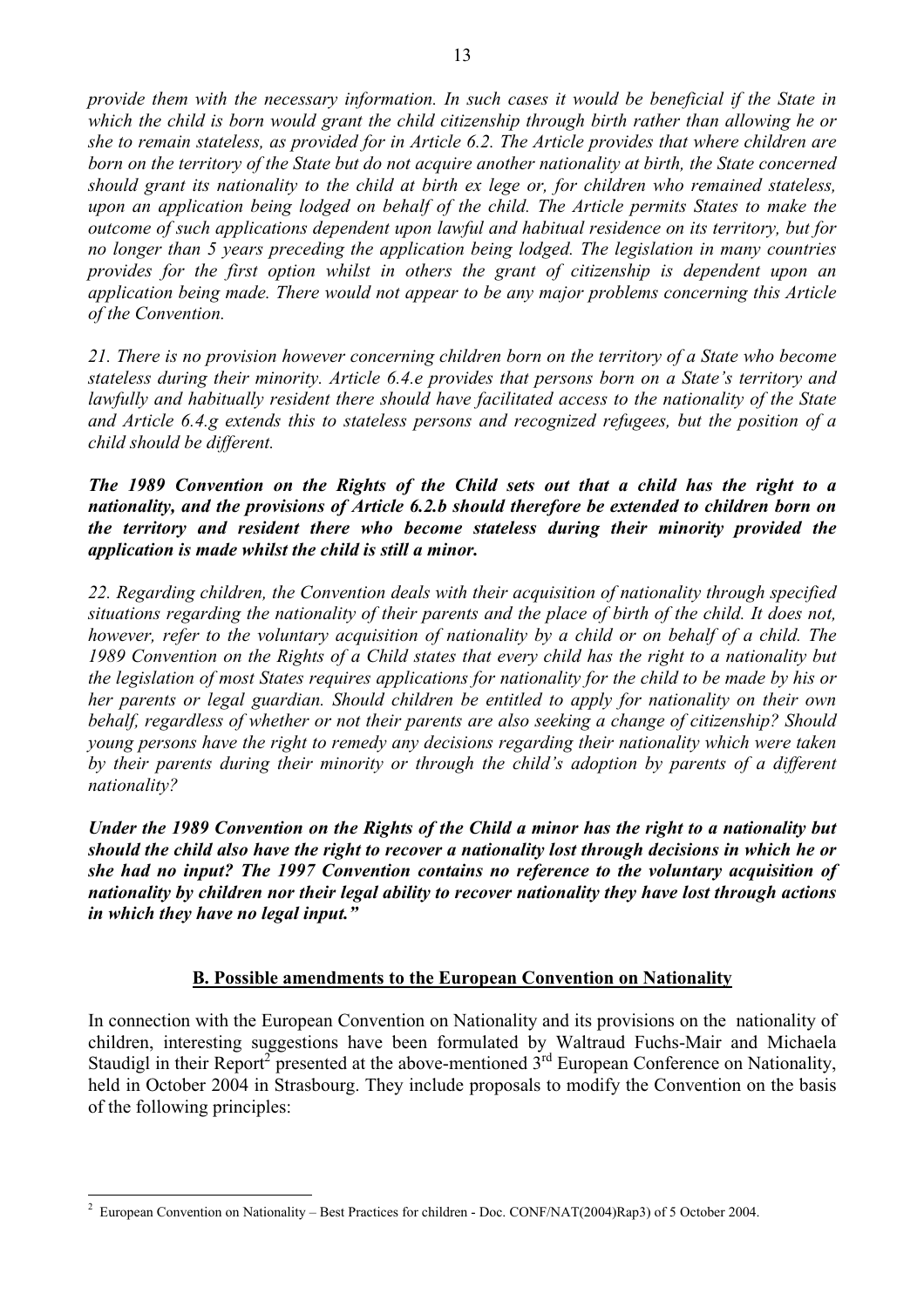#### *"Preamble - basic principle*

*As an expression of the basic principle, the preamble to the European Convention on Nationality should be extended to include the following item: "Convinced that the best possible support should be given to the integration of children in the community at the level of nationality law ...."*

#### *Four principles to ensure best practice nationality rules for children:*

*The following amendments need to be made to the principles formulated in the European Convention on Nationality:*

#### *Principle 1 - General preferential treatment rule*

Children are to be given preferential treatment with regard to the rules governing the acquisition<br>and loss of nationality regardless of the nationality held by their parents, including the right to<br>multiple nationality.

#### *Principle 2 - Close ties with the country of residence*

*A prerequisite for preferential treatment is the existence of close ties between the child or the child's parents and the country of residence, in particular in the form of a certain minimum period of uninterrupted residence.*

#### *Principle 3 - No automatic link between the nationality of the parents and that of the child*

*Changes in the nationality of the parents do not automatically affect the nationality of the child.*

#### *Principle 4 - Possible restrictions on parents' rights in nationality procedures*

*The rules for preferential treatment for children may include restrictions on parents' legal rights to speak for their children on nationality matters. "*

Additional amendments in the form of "*Proposed rules for the preferential treatment of children for inclusion in the European Convention on Nationality"* have also been formulated in subsequent chapters of the above-mentioned Report, dealing with the acquisition and loss of nationality, procedures relating to nationality, and multiple nationality:

#### *" 5. Proposed rules for the preferential treatment of children for inclusion in the European Convention on Nationality*

#### *5.1 Preamble - additional item*

*Convinced that the best possible support should be given to the integration of children in the community at the level of nationality law.*

#### *5.2 Principles - additional item*

*European Convention on Nationality, Chapter II, Article 4.*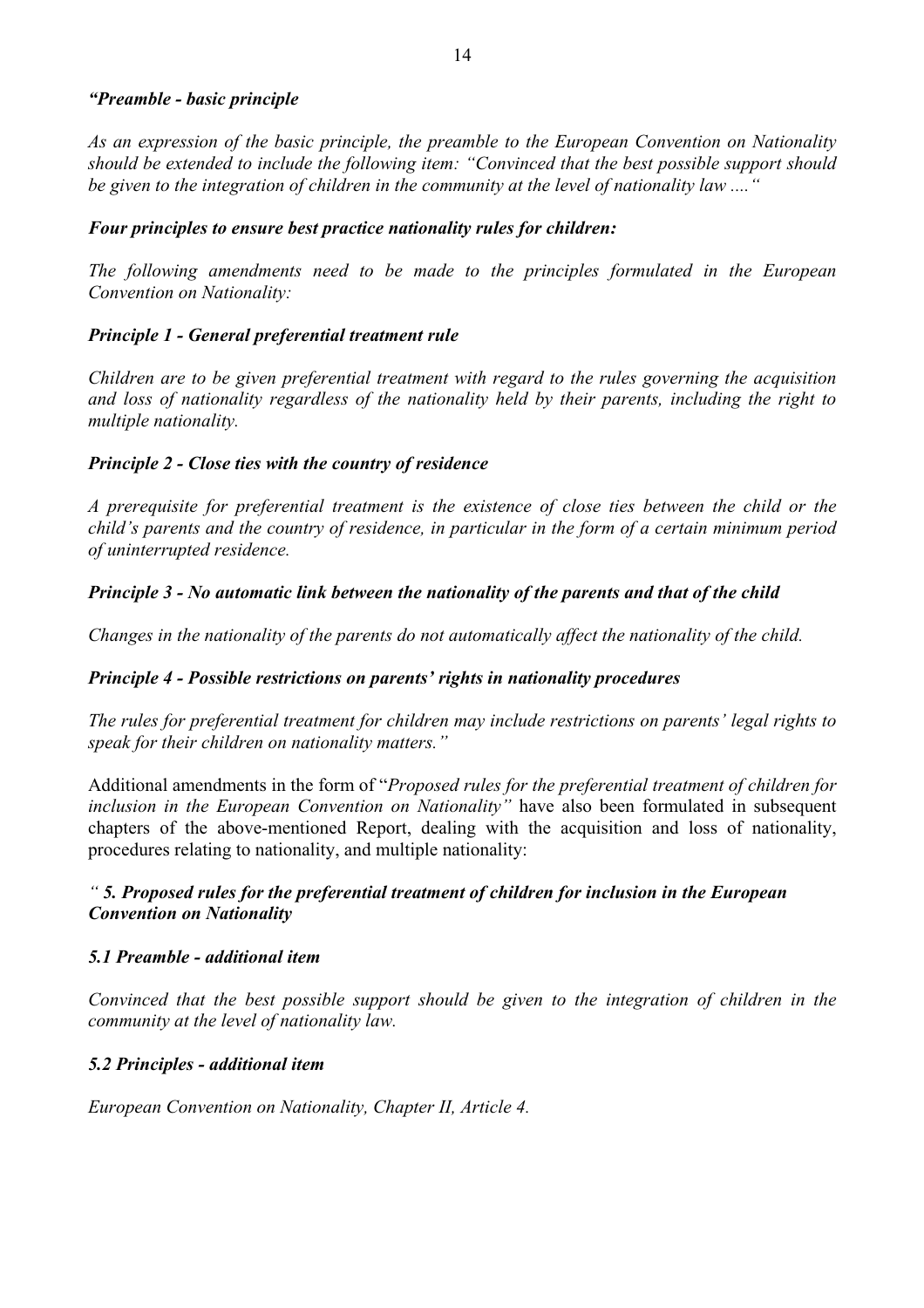Children shall be accorded preferential treatment in the rules relating to the acquisition and loss of<br>nationality regardless of the nationality of their parents, including the right to hold multiple<br>nationality. In order *country of residence, in particular in the form of a certain period of uninterrupted residence. Children shall not be automatically affected by changes to the nationality of their parents. The rules for preferential treatment for children may include restrictions on parents' legal rights to speak for their children on nationality matters.*

#### *5.3 Acquisition of nationality - additional item*

*European Convention on Nationality, Chapter III, Article 6 1c) children born in the territory of a State Party whose parents are in possession of a residence permit pursuant to internal law and have completed the prescribed period of residence.*

#### *5.4 Loss of nationality*

*European Convention on Nationality, Chapter III, Article 7 - Loss of nationality ex lege or at the initiative of a State Party.*

#### *Article 7 (2) - current text:*

*A State Party may provide for the loss of its nationality by children whose parents lose that nationality except in cases covered by sub-paragraphs c and d of paragraph 1. However, children shall not lose that nationality if one of their parents retains it.*

#### *Article 7 (2) - proposed amendment:*

*Children whose parents lose the nationality of a State Party do not themselves lose that nationality.*

*European Convention on Nationality, Chapter III, Article 8 - Loss of nationality on the initiative of the individual.*

#### *Article 8 (3) - additional item:*

*Renunciation of a child's nationality through a declaration of will by the child's parents shall only be permitted if it can be proved that renunciation is in the interests of the child.*

#### *5.5 Procedures relating to nationality - Article 10a - additional item*

*Each State Party shall ensure that in nationality procedures children are accorded independent rights to file applications, to consent and to be heard.*

#### *5.6 Multiple nationality*

*European Convention on Nationality, Chapter V, Article 14 - Multiple nationality*

#### *Article 14(1) subpara. a - current text:*

*A State Party shall allow children having different nationalities acquired automatically at birth to retain these nationalities.*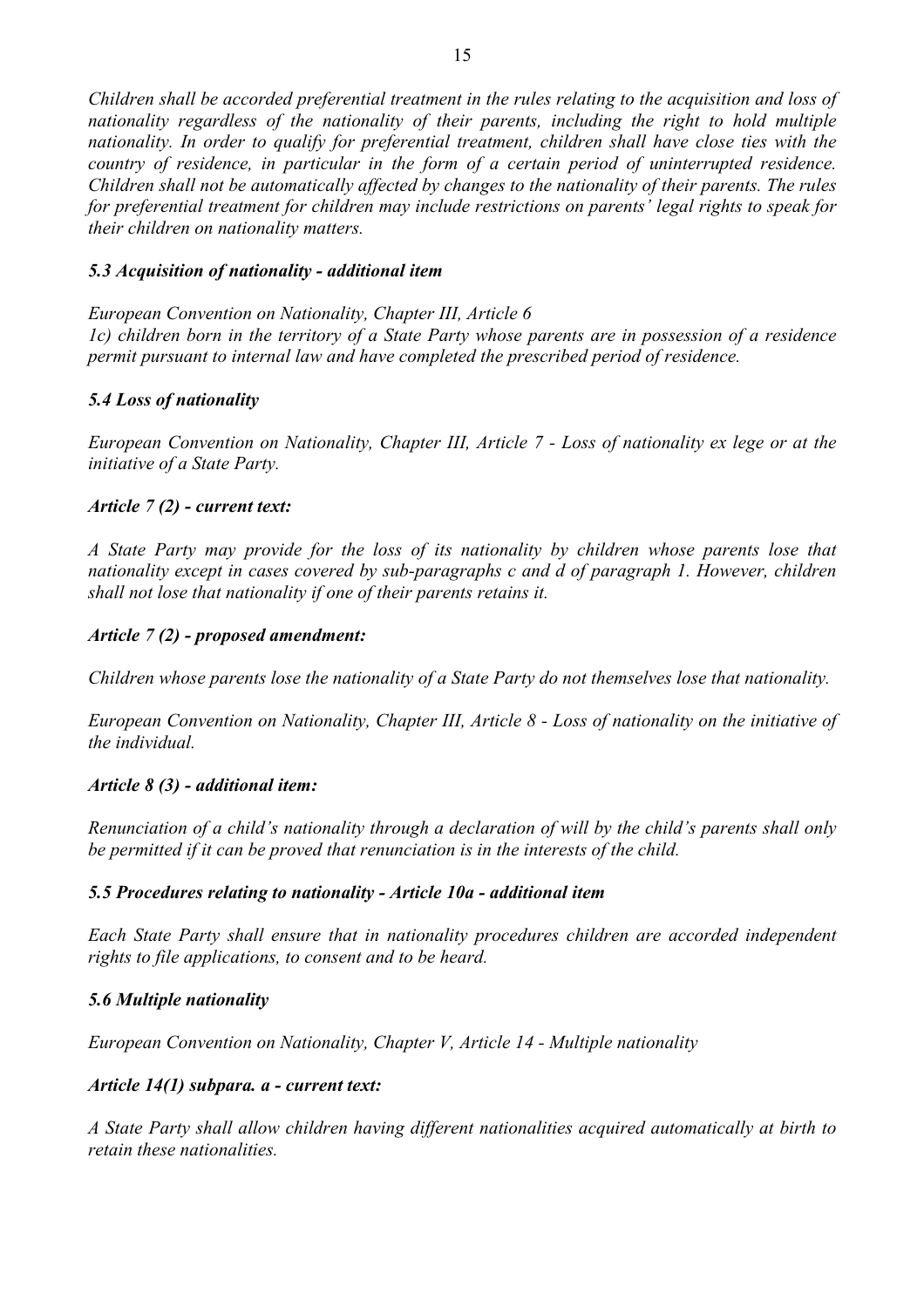#### *Article 14(1) subpara. a - proposed amendment:*

#### *A State Party shall allow children to retain all nationalities once acquired."*

The principles set out above as well as the proposed rules for preferential treatment could be included in a future document dealing with nationality and children if elaborated within the Council of Europe.

#### **C. Feasibility of new Council of Europe instruments**

At the eve of the  $3^{rd}$  European Conference on Nationality (Strasbourg, 11-12 October 2004), the Working Party of the Committee of Experts on Nationality (CJ-NA-GT) formulated ideas to be discussed at the Conference as w included, among others, the following suggestions<sup>3</sup>:

"48. ... It was not excluded that the results of the Conference might indicate the need for the elaboration of an additional protocol to the European Convention on Nationality on the rights of children in relation to natio *clarified in respect of children.*

*49. In connection with the nationality of children, the topic of multiple nationality might also be* examined further since the Convention allowed children to acquire the nationality of both parents<br>which could lead to the possession of multiple nationalities by the perpetuation of a nationality through<br>generations. It mi *where multiple nationality was transmitted to descendents from generation to generation and where there were no longer any effective links with one or more of the States concerned.*

*50. Another problem raised was the misuse of multiple nationality in connection with illegal trafficking, in particular when the possession of multiple nationality by children was used for the purpose of trafficking."*

This 3<sup>rd</sup> European Conference on Nationality dealt with the integration and nationality of children, the position of children in decisions regarding their nationality, nationality of children in connection with internatio for the acquisition of nationality. The participants of the Conference called on the Council of Europe, through its Committee of Experts on Nationality (CJ-NA), to take account of the discussions at this Conference and in particular to<sup>4</sup>:

"*1. Develop the principles and rules of the European Convention on Nationality with regard to:*

- *acquisition of nationality of the country of residence by first- and second-generation migrant children,*
- *change of nationality of the parents and its effects on the nationality of the child,*
- *avoidance of statelessness of children in particular,*
- *the acquisition of nationality by foreign children in the event of their international adoption falling through or the adoption procedure braking down, in particular when there is a risk of their being stateless.*

 $3$  Report of the 25<sup>th</sup> meeting of the CJ-NA-GT, 9-11 June 2004.

<sup>4</sup> Report of the 21<sup>st</sup> plenary meeting of the Committee of Experts on Nationality (CJ-NA), 13-15 October 2004.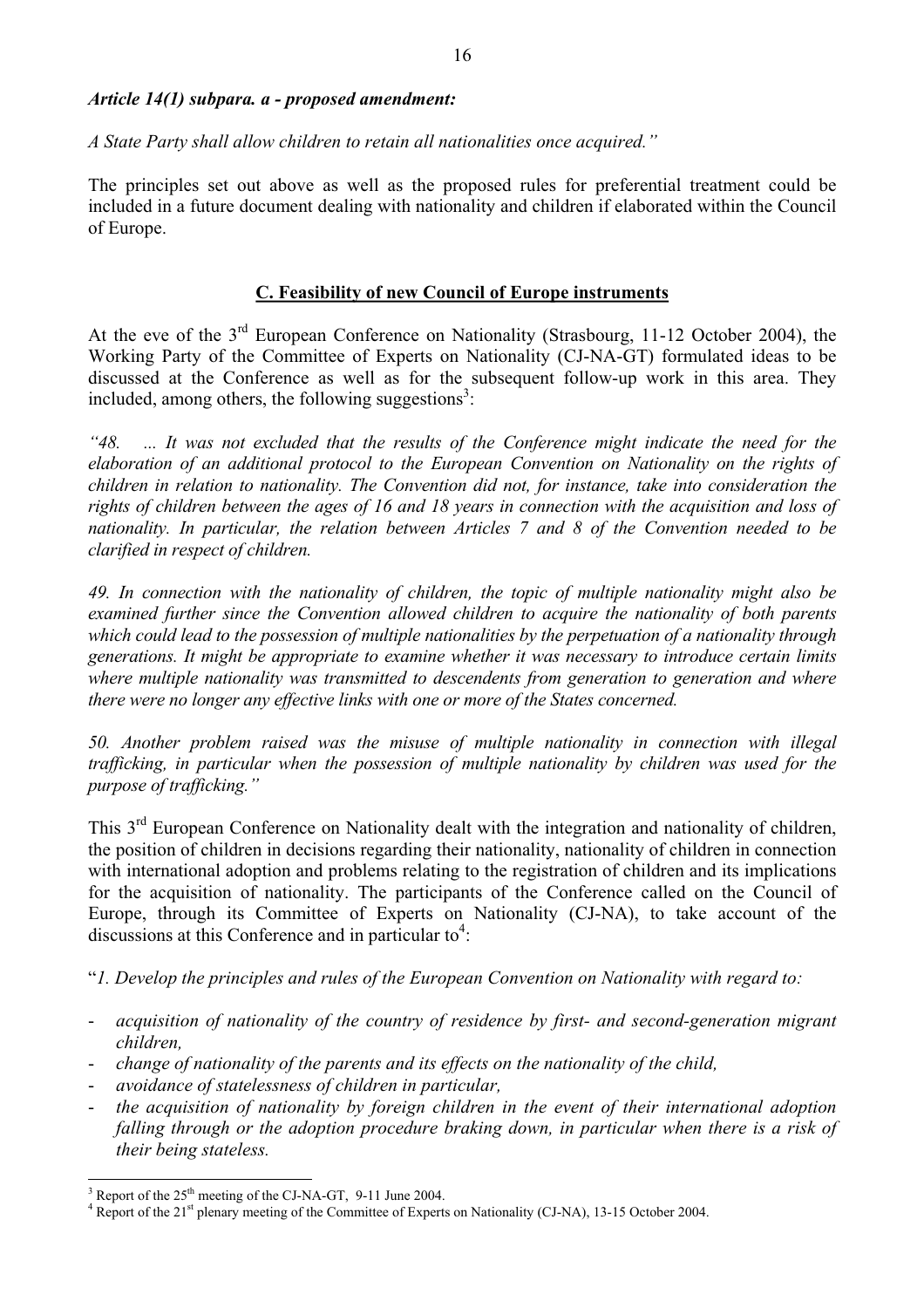*2. Pay particular attention in its future work to:*

- *the relationship between the acquisition of nationality by migrant children and their integration,*
- *the best interests of the child as stipulated in the Convention on the Rights of the Child,*
- *the right of children/minors to be heard in decisions affecting their nationality,*
- *the effect of absence of birth registration on the acquisition of nationality by children,*
- *equal treatment of children "born in and out of wedlock" with regard to their nationality*."

These suggestions are also of great value for future possible work of the Council of Europe on any additional instrument in this field designed to complement the European Convention on Nationality.

Subsequently, the CJ-NA included the questions related to the nationality of children in its draft terms of reference for  $2006-2007^5$ . They aimed at providing a follow-up to the ideas expressed at terms of reference for 2006-2007<sup>5</sup>. They aimed at providing a follow-up to the ideas expressed at the 3<sup>rd</sup> European Conference on Nationality on elaboration of legal rules concerning conditions for the acquisition and loss of nationality by children. Although the implementation of these terms of reference was never started because of the subsequent discontinuation of the CJ-NA, these CJ-NA proposals concerning the future Council of Europe work on nationality are worth recalling:

#### *"...a. Conditions for the acquisition and loss of nationality of the child*

*- to prepare principles and rules on this issue based on the 2002 report on conditions for the acquisition and loss of nationality and the conclusions and proposals for follow-up to the 3rd European Conference on the theme "Nationality of the Child". Focus will be placed on the child as part of the overall theme of conditions for the acquisition and loss of nationality due to its topicality and the outcome of the Conference held in 2004…".*

#### **CONCLUSION**

On the basis of the documents referred to above, it is justified to state that there are at present a number of issues related to the nationality of children, which are not – in my opinion – sufficiently regulated and therefore constitute an interesting area of activity for further consideration by the Council of Europe. These are, in particular, questions concerning acquisition and loss of nationality by:

- a) children conceived through reproductive technology;
- b) children born to parents of different nationalities;
- c) children "born out of wedlock";
- d) children born abroad;
- e) children born to foreign parents lawfully and habitually resident in a State;
- f) adopted children, in particular those for whom the adoption procedure is not completed.

It is worth recalling that in the process of developing the principles and general provisions contained in the European Convention on Nationality of 1997, the Council of Europe has already adopted, in 2006, a complementary treaty – the Council of Europe Convention on the avoidance of statelessness in relation to State succession" (CETS 200, 19 May 2006). Article 10 of this Convention, dealing with the avoidance of statelessness at birth, was quoted above.

<sup>&</sup>lt;sup>5</sup> Report of the 27<sup>th</sup> Report of the 27<sup>th</sup> meeting of the Working Party (CJ-NA GT), 21-23 March 2005.